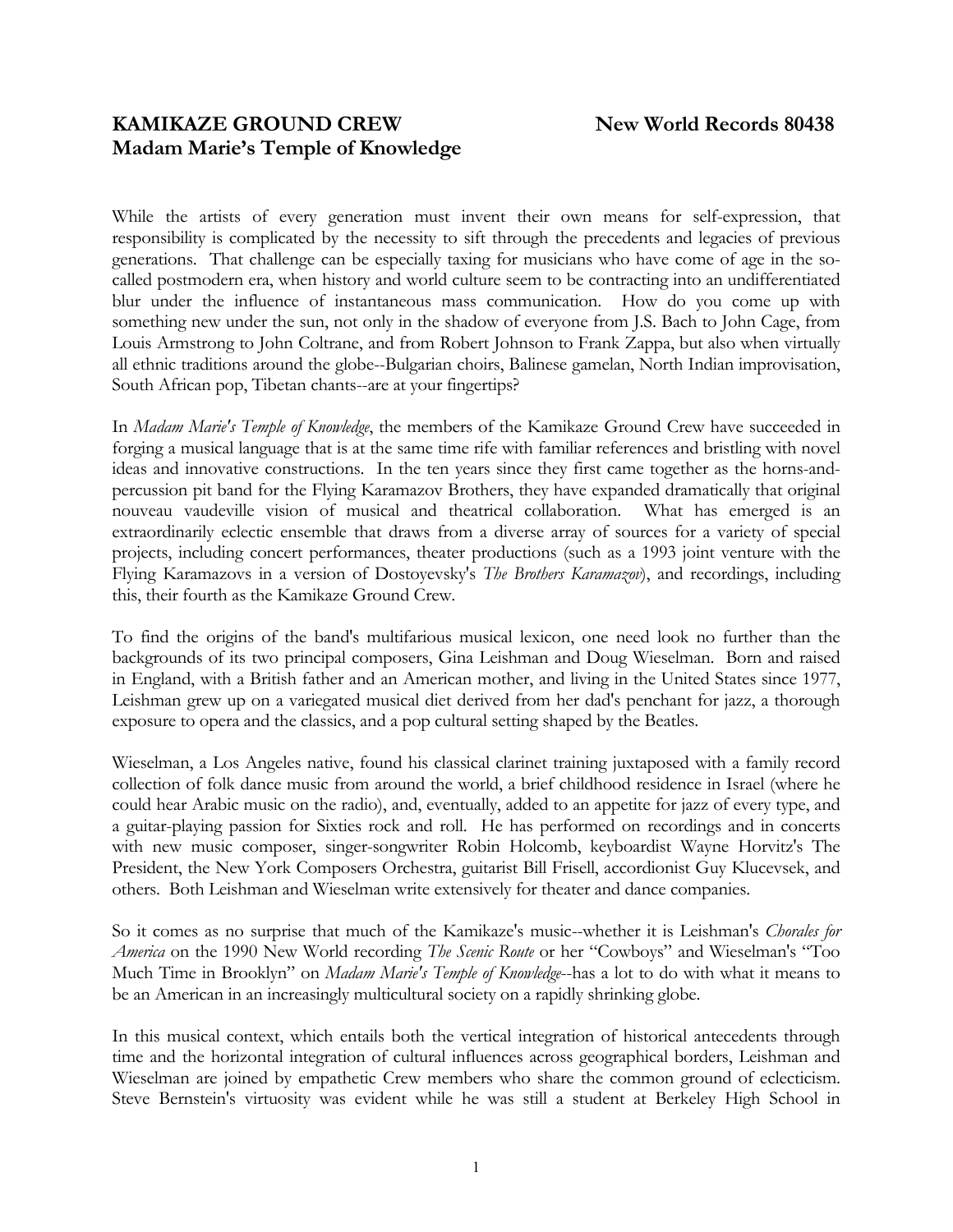California, where he played alongside multi-instrumentalist and former Kamikaze cohort Peter Apfelbaum. Now a New Yorker, Bernstein's diverse credits include work with the Lounge Lizards, Carla Bley, and rap artists Digable Planets. Danny Frankel, in addition to anchoring the rhythm section of the pop band Urban Verbs, has generated beats for Brian Eno and Jon Hassell, and has contributed to Robin Holcomb's recordings and concerts. Ralph Carney, the most recent addition to the Ground Crew, is probably best known for his work with Tom Waits (whose restlessness puts incredible demands on his accompanists) as well as for his contributions to producer Hal Willner's many tribute- and concept-recording projects. Jeff Cressman, a most valuable player on the San Francisco Bay Area music scene, is a frontline performer with the Hieroglyphics Ensemble, plays in Jon Jang's Pan-Asian Arkestra, and serves as the music director of Pete Escovedo's Latin Jazz Orchestra. And Bob Lipton, who teaches school full-time south of San Francisco, came to the Kamikazes along a convoluted path that weaves in and out of symphonic and operatic work as well as the Clubfoot Orchestra.

When these versatile musicians come together from their respectively variegated paths, the music they make is almost necessarily beyond definition. The compositions that Leishman, Wieselman and Bernstein have brought to *Madam Marie's Temple of Knowledge* stretch the boundaries even more. For instance, "Tears & Tango" and "Homage au Soleil" come from the music Leishman has written for a bilingual opera, *The Dream Project*, based on a 17th-century Spanish play that is being developed by the San Diego Repertory Theater. Her "Blue Lake Dances," which opens with a field recording made at the Paro spring festival in Bhutan, evolved from her collaborations with the Dell'Arte Company in Blue Lake, California, while "Baby Doll Lounge" was conceived in the original workshops for *The Brothers Karamazov*.

Other pieces spring from equally wide-ranging inspirations as well: Wieselman's "Poppa Dance" derived from a project with choreographer Jerome Robbins, and Bernstein's "A Man A Plan" and "Cloud" are both related to American military interventions in Panama and the Persian Gulf. Several compositions assume extended forms, allowing ample room for improvisation. The result is a series of panoramas in which you can shift your focus from deliberate cultural allusions and puns to the unique individual thematic interpretations of the solos to the cohesive sound and vision of the ensemble as a whole.

The most creative music, whether or not it can be categorized, recognizes no borders. The Kamikaze Ground Crew shares a sense of adventure and exploration with such composers and ensembles as Duke Ellington, Charles Mingus, Sun Ra, Carla Bley, the Willem Breuker Kollektief, and the Vienna Art Orchestra. But its music also springs from a generation whose experience has made eclecticism and multiculturalism organic components of its artistic understanding of the world. Although the name Kamikaze Ground Crew connotes an earthbound work force, performing mundane tasks in the service of hell-bent daredevils on one-way aerial missions, this group is tracing its own risky and dauntless patterns across the musical skies.

—Derk Richardson

Derk Richardson *is a Bay Area freelance writer who reviews music for the* San Francisco Bay Guardian*, the*  Express*, and other publications.*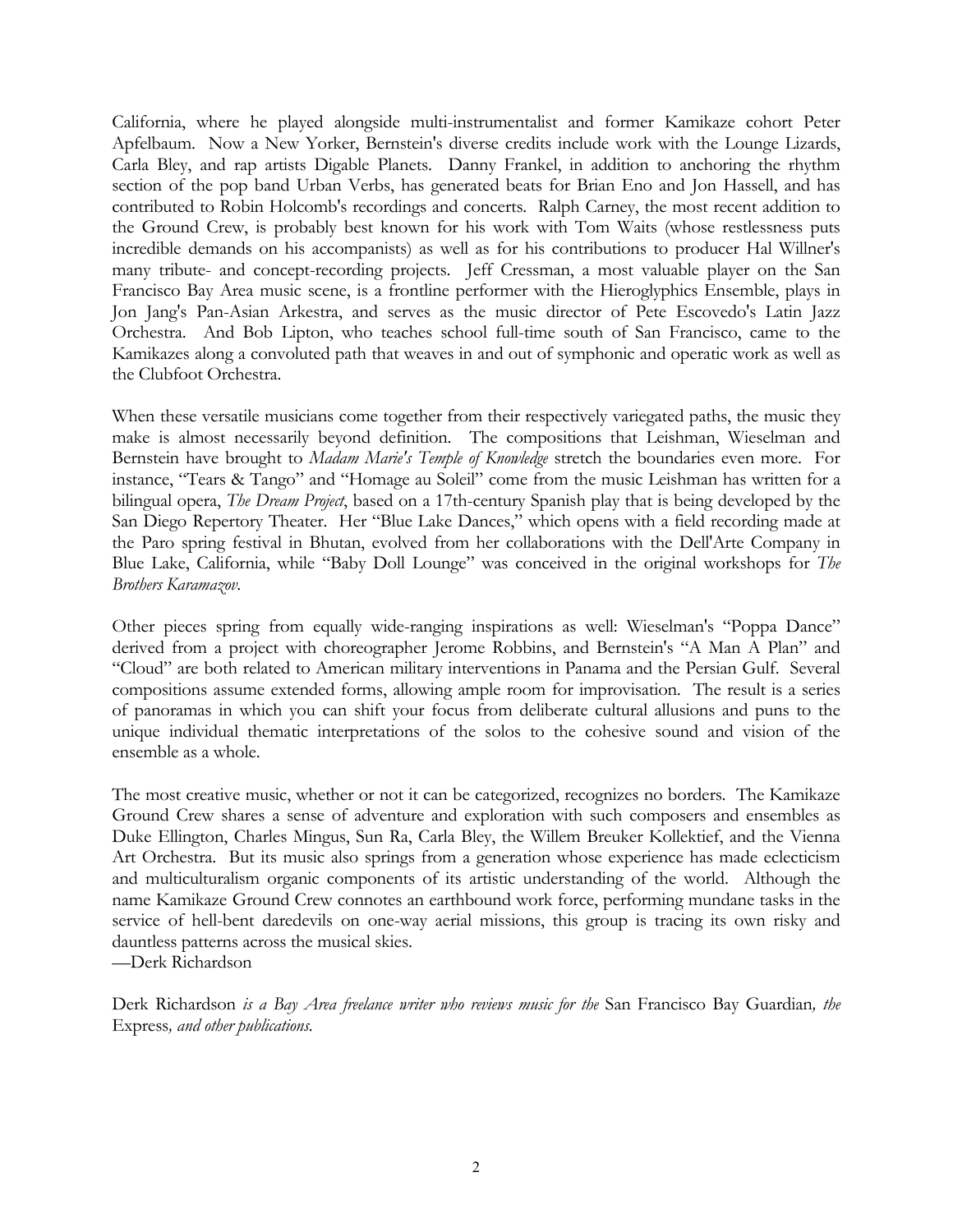#### DISCOGRAPHY

*Kamikaze Ground Crew*. Busmeat BR 101. *Live At Dance Theater Workshop*. (Cassette only) Busmeat BC 002. *The Scenic Route*. New World Records/CounterCurrents 80400-2.

### **Kamikaze Ground Crew**

Steven Bernstein: trumpet, slide trumpet, cornet, flugelhorn Ralph Carney: alto and tenor sax, clarinet, harmonica, toy piano Jeff Cressman: trombone Danny Frankel: drums, percussion, whistle Bob Lipton: tuba Gina Leishman: alto sax, bass clarinet, piccolo, accordion, piano, toy piano, vocals Doug Wieselman: soprano, tenor and baritone sax, clarinet, E flat clarinet, castanets

Special thanks:

Michael Ward, Flying Karamazov Brothers, Peter Apfelbaum, Jerome Robbins, New Old Time Chautauqua, Tommy's Joint, Paro Festival Bhutan, Dell'Arte Company, Sam Woodhouse, Chez When, and Igor.

Danny Frankel uses Paiste cymbals and Vic Firth sticks.

This album is dedicated to Elisha Dubin and Stewart Parker.

#### **This recording was made possible with a grant from the Lila Wallace-Reader's Digest Fund**

1- Cowboys (9:10) (Leishman) solos: Ralph Carney, harmonica Doug Wieselman, tenor sax

2- Some Wild Water (3:53) (Wieselman) solos: Ralph Carney, B flat clarinet Doug Wieselman, E flat clarinet

3- Tears and Tango (2:02) (Leishman)

4- A Man A Plan (6:47) (Bernstein) order of solos: Steven Bernstein, Doug Wieselman, Jeff Cressman, Ralph Carney

5- Poppa Dance (2:05) (Wieselman) solo: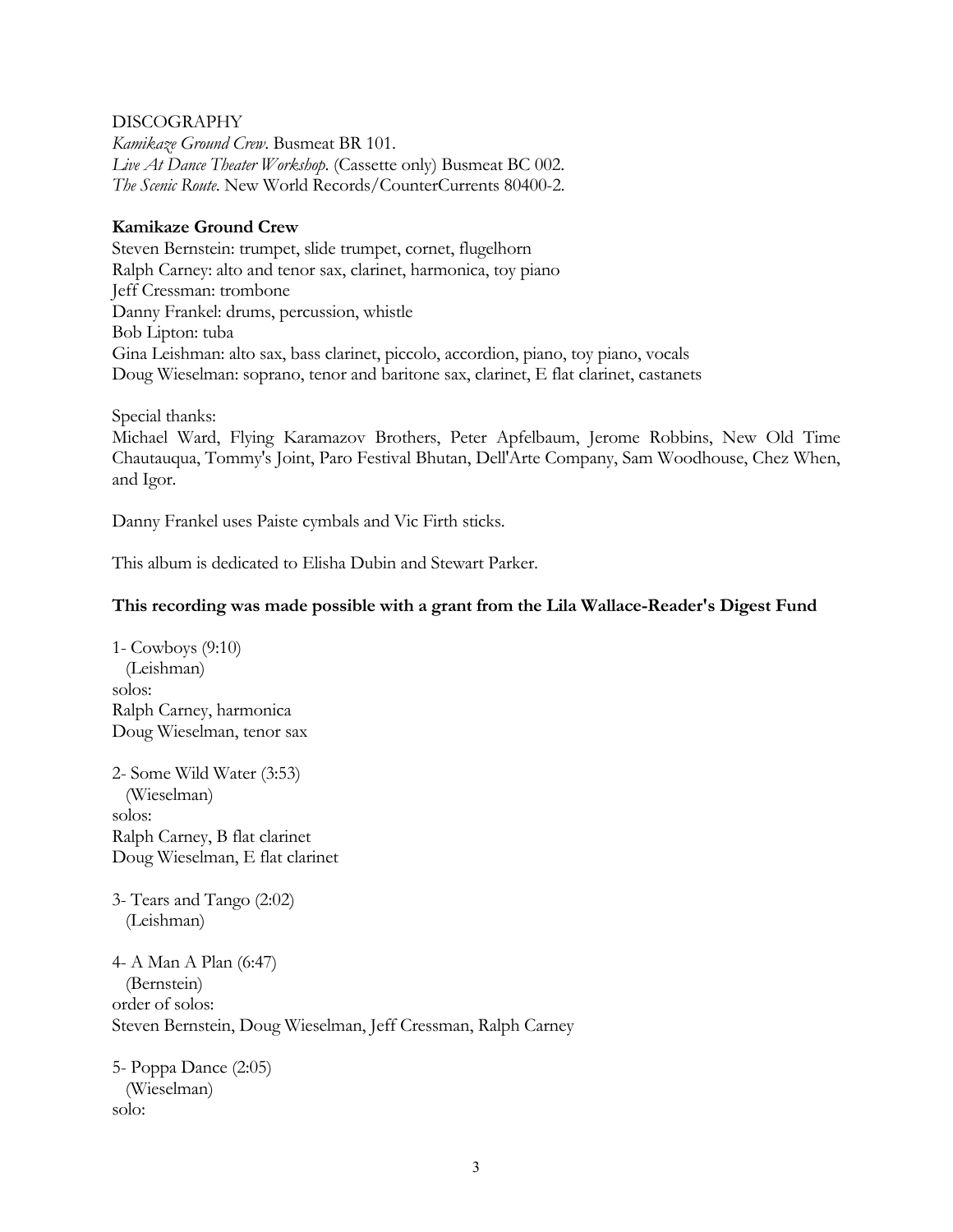Doug Wieselman, clarinet 6- Blue Lake Dances (12:50) (Leishman) solos: Steven Bernstein, trumpet Jeff Cressman, trombone Ralph Carney, clarinet 7- Cloud (3:24) (Bernstein) solo: Doug Wieselman, clarinet 8- Baby Doll Lounge (4:29) (Leishman/Patterson) vocals: Gina Leishman 9- Too Much Time In Brooklyn (10:34) (Wieselman) solos: Doug Wieselman, tenor sax

Steven Bernstein, slide trumpet Ralph Carney, alto sax Homage Au Soleil:

10- Chorale (3:28) (Leishman)

11- You Are My Sunshine (3:12) (Davis and Mitchell, arr. Leishman)

All songs published by Busmeat Music/BMI except "A Man A Plan" and "Cloud" (Spanish Fly Music/ASCAP) and "You Are My Sunshine" (Peer International Corp./BMI).

#### FOR NEW WORLD RECORDS:

Herman E. Krawitz, President; Paul Marotta, Managing Director; Paul M. Tai, Director of Artists and Repertory; Lisa Kahlden, Director of Information Technology; Virginia Hayward, Administrative Associate; Mojisola Oké, Bookkeeper; Ben Schmich, Production Associate.

RECORDED ANTHOLOGY OF AMERICAN MUSIC, INC., BOARD OF TRUSTEES: David Hamilton, Treasurer; Milton Babbitt; Emanuel Gerard; Adolph Green; Rita Hauser; Herman E. Krawitz; Arthur Moorhead; Elizabeth Ostrow; Don Roberts; Patrick Smith; Frank Stanton.

Francis Goelet (1926-1998), Chairman